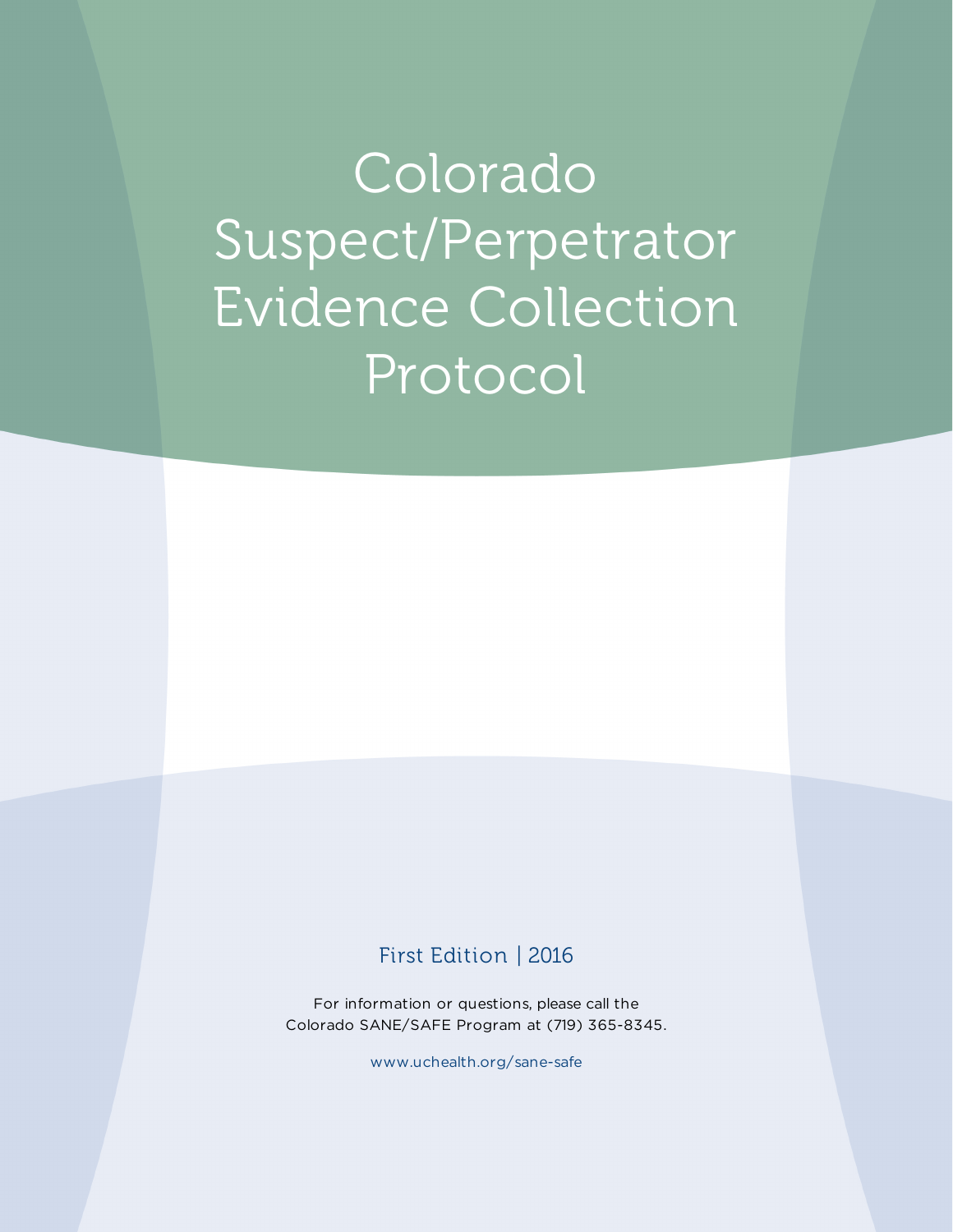# **Contents**

## Appendices

| Appendix 1: Authorization for Collection and Release of Information |  |
|---------------------------------------------------------------------|--|
|                                                                     |  |
|                                                                     |  |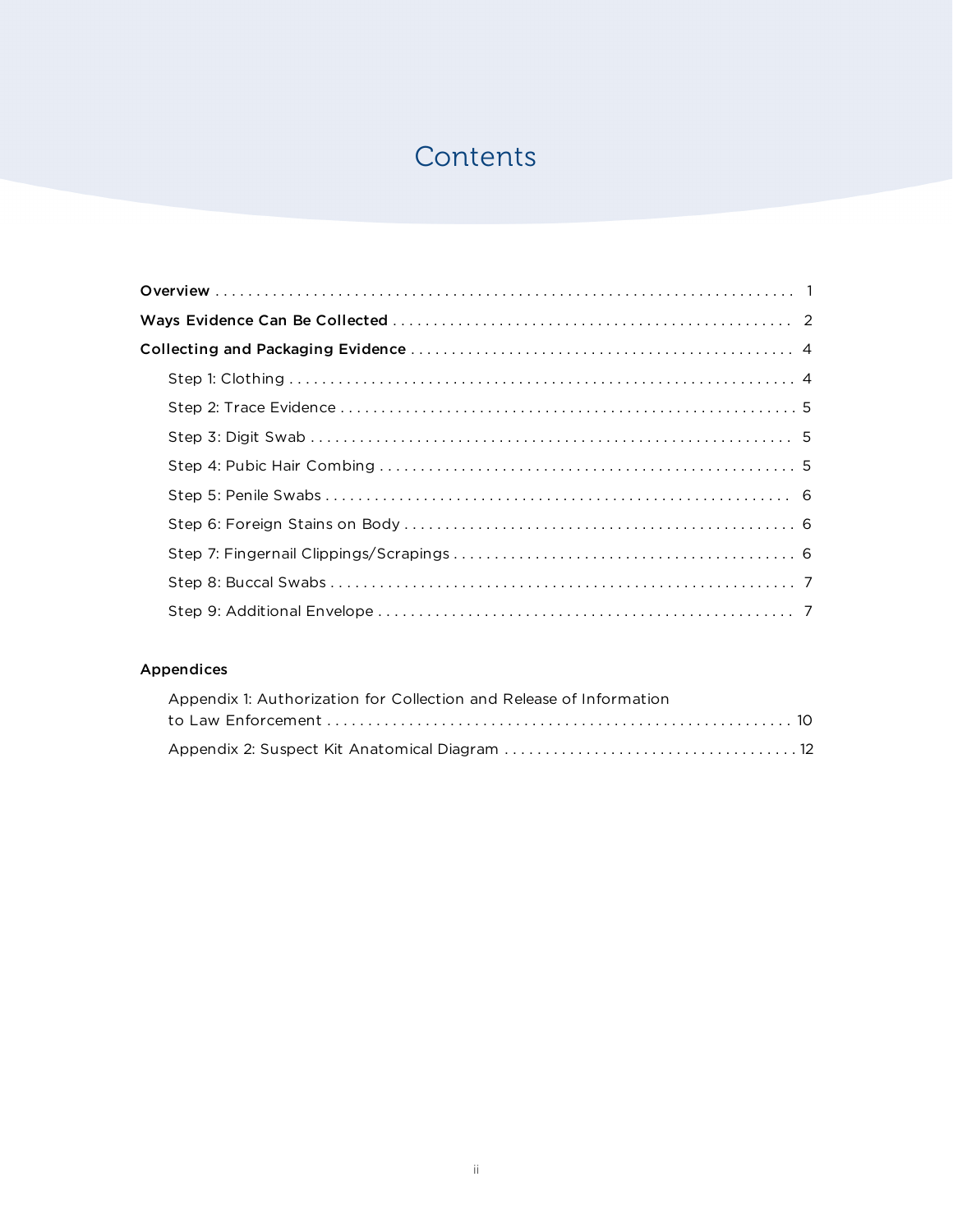# **Overview**

During the investigation of sexual assault, a potential suspect may be identified. The investigating law enforcement agency may request that evidence be collected from the suspect or perpetrator. The recommended kit for suspect evidence collection is CMS 100 manufactured by Sirchie Fingerprint Laboratories, Inc. 1-800-356-7311. Do not collect any samples which may violate a court order, the suspect's consent or the exigent circumstances.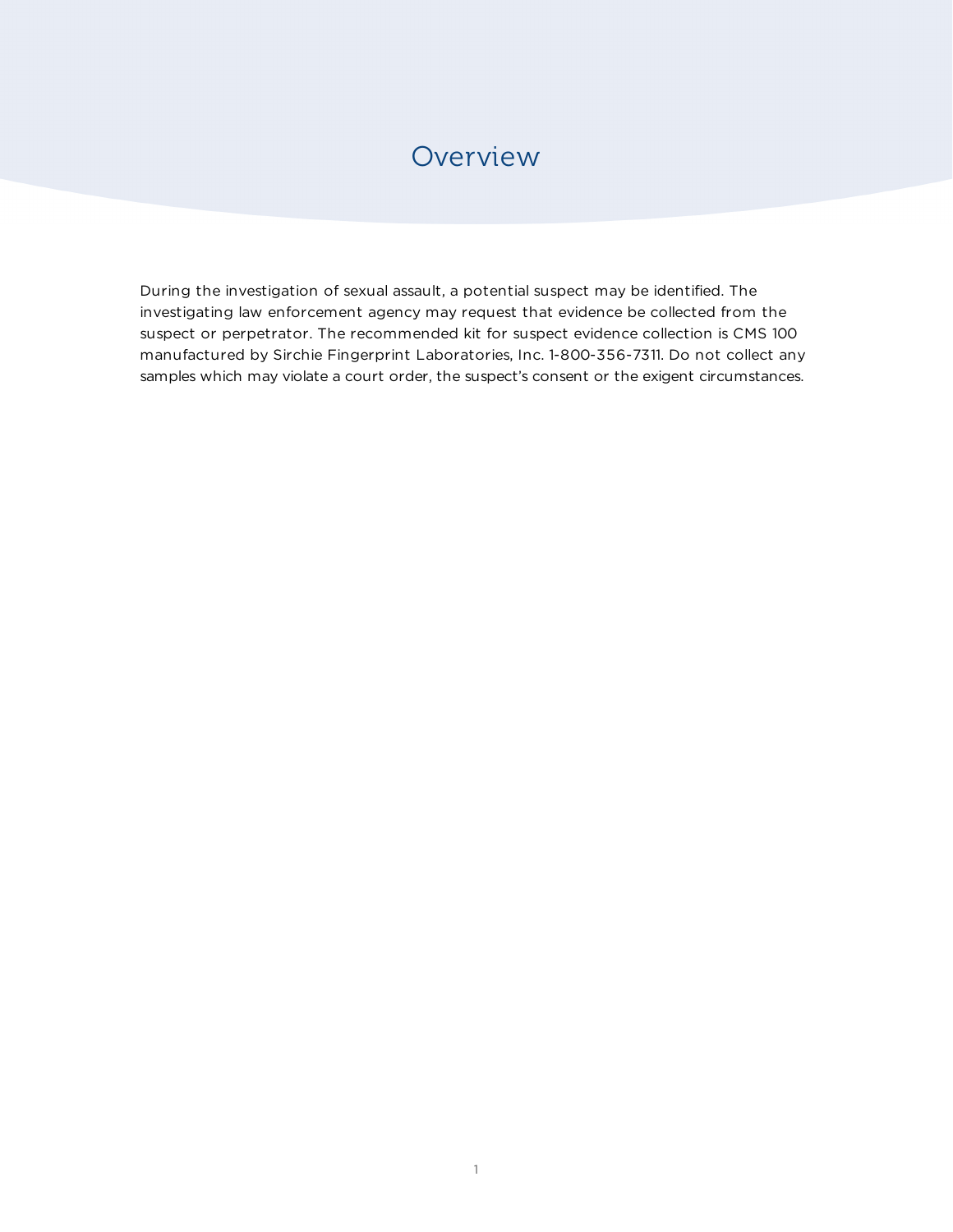# Ways Evidence Can Be Collected

There are three ways in which evidence can be collected from a suspect:

# 41:1 / Search Warrant

A Court Order for Non-Testimonial Identification (41.1 Order) or Search Warrant may be obtained by a law enforcement officer from a judge or magistrate. The court order or search warrant will be signed and dated by a judge, ordering the suspect to undergo forensic evidence collection. The law enforcement officer will present a copy of the face of the court order or search warrant, documenting the person to be searched and what the judge or magistrate authorized to be collected during the examination. The search warrant may be accompanied by a copy of an attachment that documents what the signing judge or magistrate has authorized to be collected during the examination. **Collect only those items authorized by the signing judge or magistrate**.

Specific details regarding 41.1 orders are located in Rule 41.1 of Colorado Revised Statutes.

Specific details regarding search warrants are located in Colorado Revised Statute #16-3-301 through #16-3-306.

# Exigent Circumstances

A law enforcement officer may request forensic evidence collection from a suspect when the officer believes exigent circumstances exist that prevent an officer from obtaining a court order prior to the destruction or manipulation of evidence on a suspect's body. Notification will be given by the requesting officer that exigent circumstances exist necessitating the completion of an examination without the suspect's consent or a court order/41.1 order/search warrant.

## Consent

A suspect may consent to undergo a forensic medical examination without a court order, 41.1 order/search warrant, or exigent circumstances. In this instance, the suspect may stop the examination at any time. If a suspect requests to stop an examination, consult with the present law enforcement officer to determine whether the officer has or will seek a court order, 41.1 order/search warrant, or exigent circumstances to continue the examination.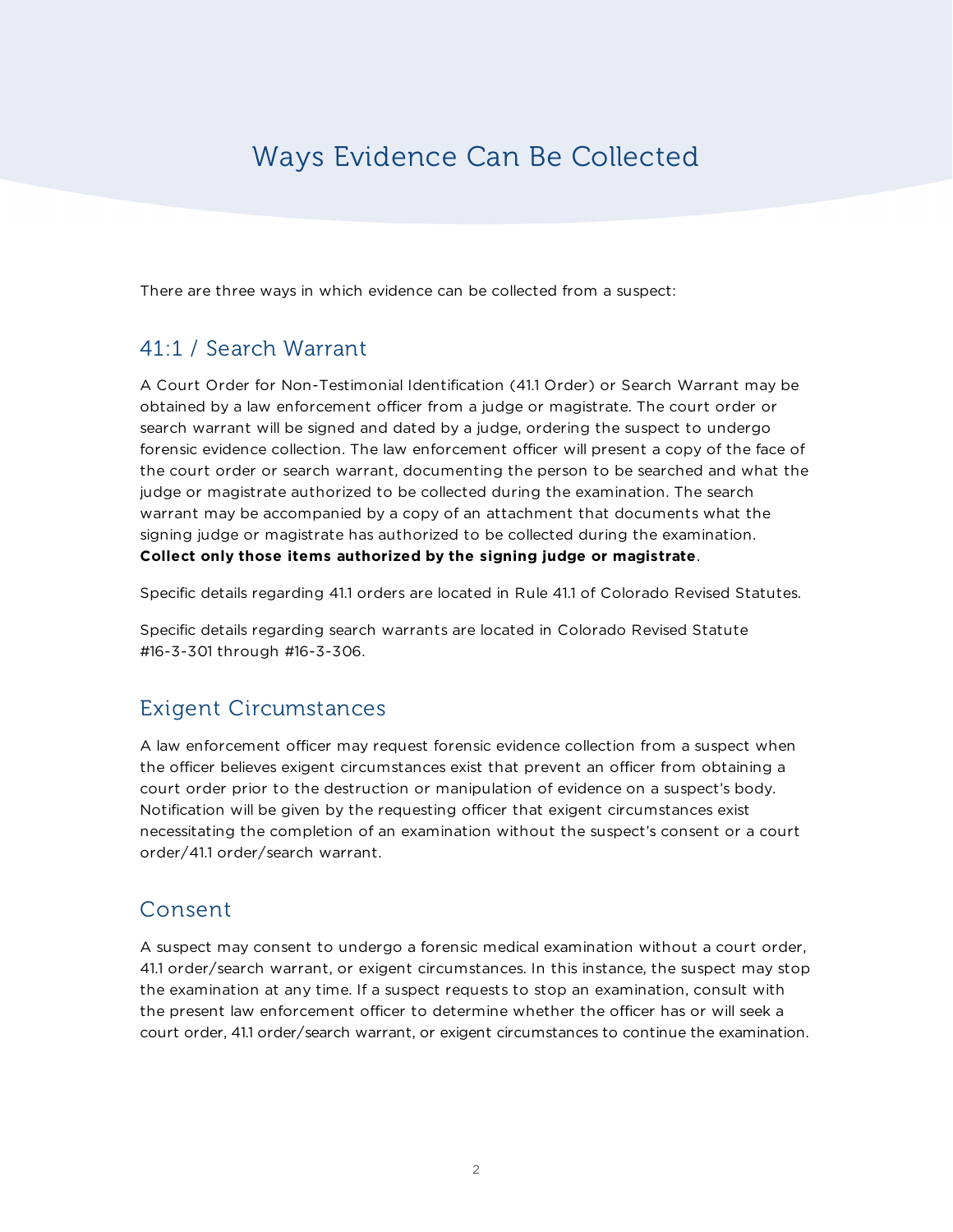The attending law enforcement officer may have a signed consent waiver from the suspect. If so, medical staff should request a copy of the signed waiver to include with the suspect's medical records.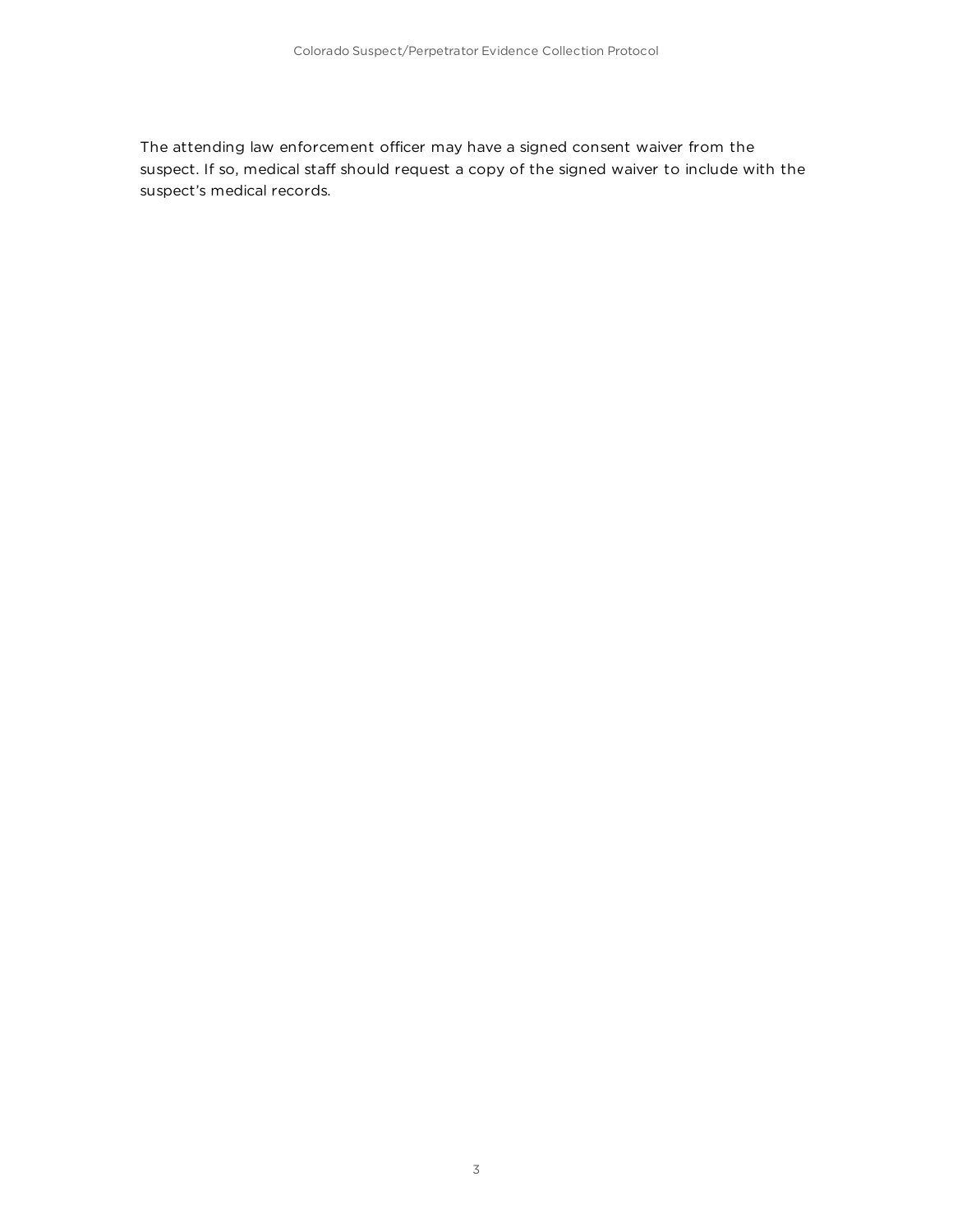# Collecting and Packaging Evidence

### STEP 1: CLOTHING

Clothing frequently contains the most important evidence in a case of sexual assault. The reasons for this are two-fold:

- Clothing provides a surface upon which traces of foreign matter may be found, such as semen, saliva, blood, hairs, and fibers, as well as debris from the crime scene. While foreign matter can be washed off or worn off the body, the same substances often may be found intact on clothing for a considerable length of time following the assault.
- Damaged or torn clothing may be significant. It may be evidence of force and can also provide laboratory standards for comparing trace evidence from the clothing of the patient with trace evidence collected from the suspect and/or the crime scene. In the process of criminal activity, different garments may have made contact with different surfaces and debris from both the crime scene and the victim. Keeping garments separate from one another permits the forensic scientist to reach certain pertinent conclusions regarding reconstruction of criminal actions. Therefore, each garment should be placed separately in its own paper bag to prevent cross-contamination.

### Clothing Collection Procedure

The clothing should be collected and packaged in accordance with the following procedures:

- Each facility should obtain paper evidence bags from local law enforcement authority or evidence supply stores as these are not included in the evidence collection kits.
- Utilize the two paper drapes that come in the kit. Place the first drape down on the floor – this will later be discarded as it may pick up trace from your facility floor. Place the second paper drape on top of the first drape and this is where the suspect will stand and disrobe. If trace falls off while disrobing, the top drape will collect the trace. The drape the suspect stands on should be collected whether you see visible trace or not. To collect the drape, utilize a pharmacy fold and include it in its own paper bag. Discard the bottom drape.
- After air-drying items when necessary, appropriate articles of clothing should be put into individual paper bags. Whenever possible, any wet stains should be allowed to air dry before being placed into paper bags. It is preferable that each piece of clothing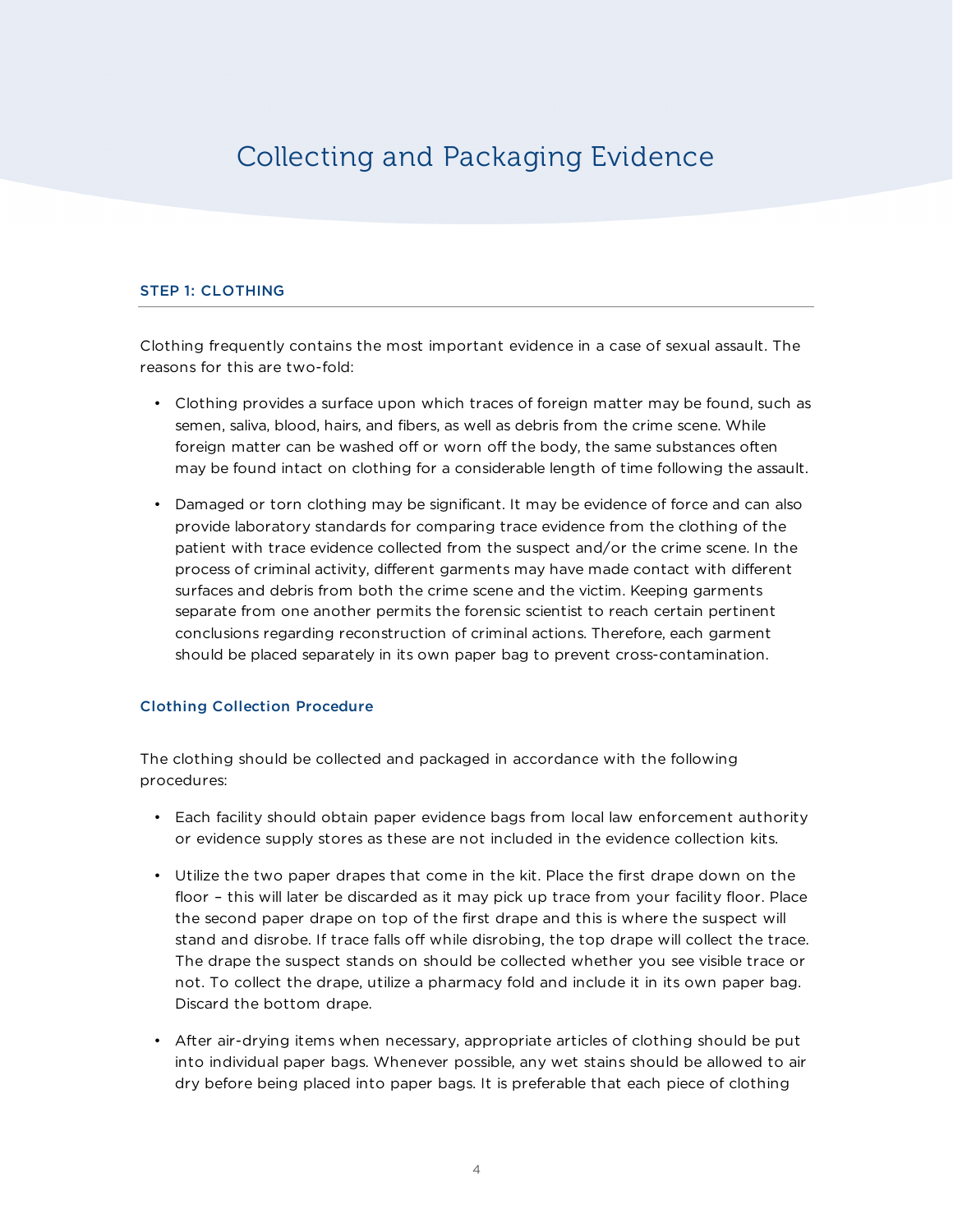be folded inward, placing a piece of paper against any stain, so that the stains are not in contact with the bag or other parts of the clothing. Label and seal each paper bag.

• If, after air drying as much as possible, moisture is still present on the clothing and might leak through the paper bag, the labeled and sealed clothing bags should be placed inside a larger plastic bag with the top of the plastic bag left open. In these instances, a label should be affixed to the outside of the plastic bag which will alert law enforcement that wet evidence is present inside the plastic bag. This will enable law enforcement to remove the clothing and avoid loss of evidence due to putrefaction.

## STEP 2. TRACE EVIDENCE

When collecting evidence from a suspect, there may be material or fibers that are found related to the assault. This is identified as trace evidence. These materials can help to corroborate circumstances and provide evidence beyond DNA. As with all steps, be sure to wear gloves in the collection of trace evidence, changing between samples. Place any hairs, fibers, or other materials in the bindle provided. Fold the bindle to contain the trace evidence and return the bindle to the envelope. Seal and fill out all information requested on the envelope.

#### STEP 3. DIGIT SWAB

Digit swabs may be indicated in suspect evidence collection for a variety of reasons, one of which may be digital penetration of a victim. To collect digit swabs, use two swabs moistened with sterile water/saline, and thoroughly swab all digits on both hands to remove possible vaginal or other body fluids from the victim. Allow the swabs to air dry. Place both swabs in the envelope, seal and return kit.

### STEP 4. PUBIC HAIR COMBING

Pubic hair can retain trace evidence from a sexual assault. For this reason, collection of pubic hair combings may be beneficial. Place the bindle under the suspect's pubic area/buttocks and run the provided comb through the pubic hair, collecting any foreign material that falls out into the bindle. The comb and bindle should be packaged and sent even if there is not visible debris or material. Seal and fill out all information requested on the envelope. Where there is evidence of semen or other matted material on pubic hair, it may be collected in the same manner as other dried fluids. The swab should be placed in a small paper envelope and labeled "possible fluid sample from pubic hair."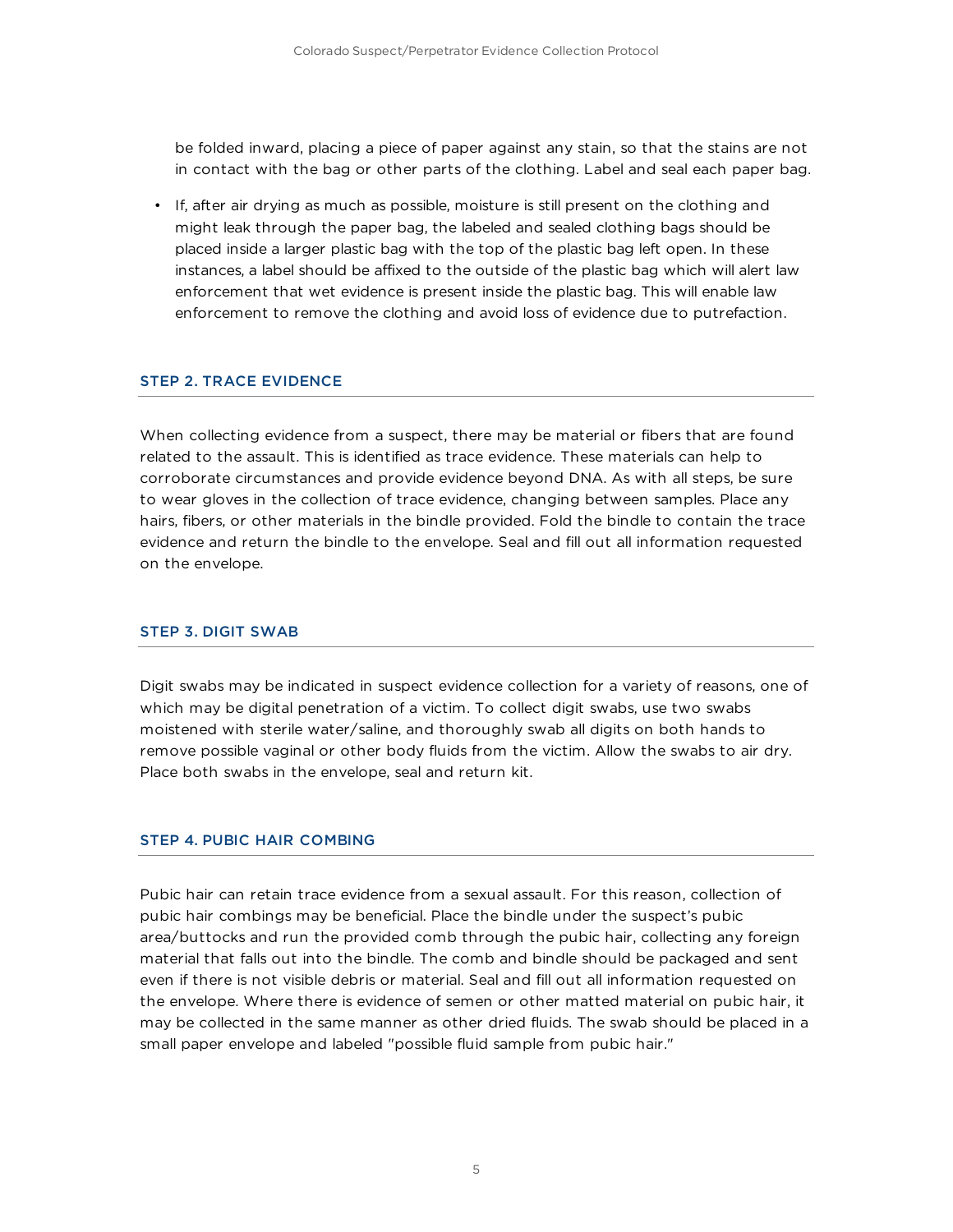#### STEP 5. PENILE SWABS

The presence of saliva on the penis could indicate that oral-genital contact was made; the presence of vaginal fluids could help corroborate that the penis was introduced into a vaginal orifice; and feces or lubricants might be found if rectal penetration occurred. The proper method of swabbing the penis is to slightly moisten the two swabs provided with sterile water/saline, and thoroughly swab the external surfaces of the penile shaft and glans. All outer areas of the penis and scrotum where contact is suspected should be swabbed. Allow all swabs to air dry. Place both swabs in the envelope, seal and return kit. Care should be taken to avoid the urethral meatus.

### STEP 6. FOREIGN STAINS ON BODY

Body fluids, such as saliva, semen and vaginal fluids, may be analyzed by laboratories. If fluids, such as saliva, seminal fluid and dried blood, are observed on the suspect's body, the material should be collected using a set of two swabs. A different set of two swabs should be used for every fluid collected from each location on the body. Dried fluids are collected by dampening the swabs with sterile water/saline and swabbing the indicated area. After allowing the swabs to air dry, it should be returned to the envelope provided. In the event multiple sites require collection, the examiner should obtain additional swabs and envelopes from the hospital supply and label accordingly. Seal and fill out all information requested on the envelope.

#### STEP 7. FINGERNAIL CLIPPINGS/SCRAPINGS

Fingernail clippings may contain skin cells of the victim and are simple to collect. Use the clippers from kit and the nurse or suspect may cut the fingernails onto the enclosed bindle. Nails from both hands should be included. When finished, close the clippers and include them in the bindle. Close the bindle and place in the envelope, filling out all the requested information. If a suspect has very short nails or declines having nails cut, a swab collection may be used. This is accomplished by moistening one swab with sterile water/saline and then swabbing underneath each of the 10 fingernails. Only one swab is used. The swab is then air-dried and placed in envelope. Additionally, fingernail scrapings can be collected by using the handle of a swab. Scrape under each nail. Include the swab handle in the bindle. Seal and fill out all information requested on the envelope.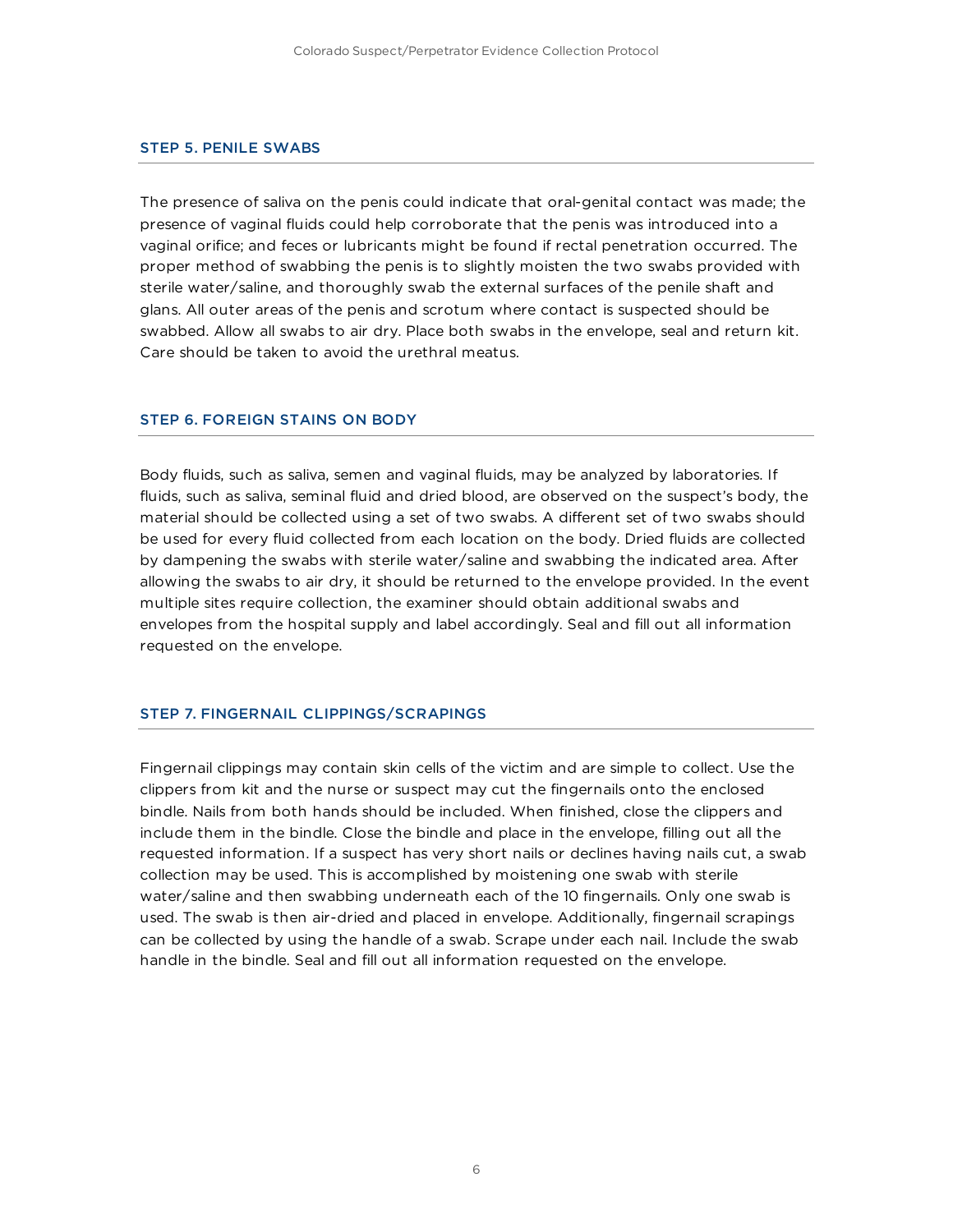#### STEP 8. BUCCAL SWABS

The purpose of collecting DNA Sample/Buccal Swabs is to determine the suspect's DNA profile. Prior to collection of the buccal swabs, have the suspect rinse his/her mouth and wait 30 minutes before collecting the samples. Swab the inner aspects of both cheeks with both swabs until moistened. Allow both swabs to dry. Place swabs in the appropriate envelope. Seal and fill out all information requested on the envelope.

#### STEP 9. ADDITIONAL ENVELOPE

One additional envelope is included in the Colorado kit. Use clinical discretion as to whether it is a needed evidence collection component or not. **Do not collect any samples which may violate a court order/search warrant, the suspect's consent or the exigent circumstances**. This will vary based on the history and circumstances of the assault.

Each additional sample should be packaged in its own separate envelope. Seal and fill out all information as requested on the additional envelope. When more envelopes are needed than are provided in the kit, hospital envelopes or saved envelopes from other evidence collection kits may be used.

#### Blood Samples

In the event blood samples are indicated, verification of the reason for collection is necessary; this determines which collection tube will be used. Blood samples may be used for DNA testing or for toxicological evaluation. Although blood samples are no longer the standard to determine a DNA profile, it is still sometimes requested for this purpose. In this instance, a blood sample should be obtained per facility guidelines. The sample should be collected in a red top tube (no preservatives) or a red/gold top lab tube (serum gel preservative). A blood sample may also be requested for toxicology testing. The sample should be obtained per facility guidelines and collected in a gray top tube (sodium fluoride/potassium oxalate preservatives). Keep in mind, alcohol wipes should not be used when drawing toxicology samples as it may impact the results.

#### Photography

Photographs may be requested or necessary during evidence collection. The requests should be specific, such as injuries, tattoos or scars. If the legal request for photographs is not specific, the attending law enforcement officer or detective can provide information on what areas of the body need to be photographed.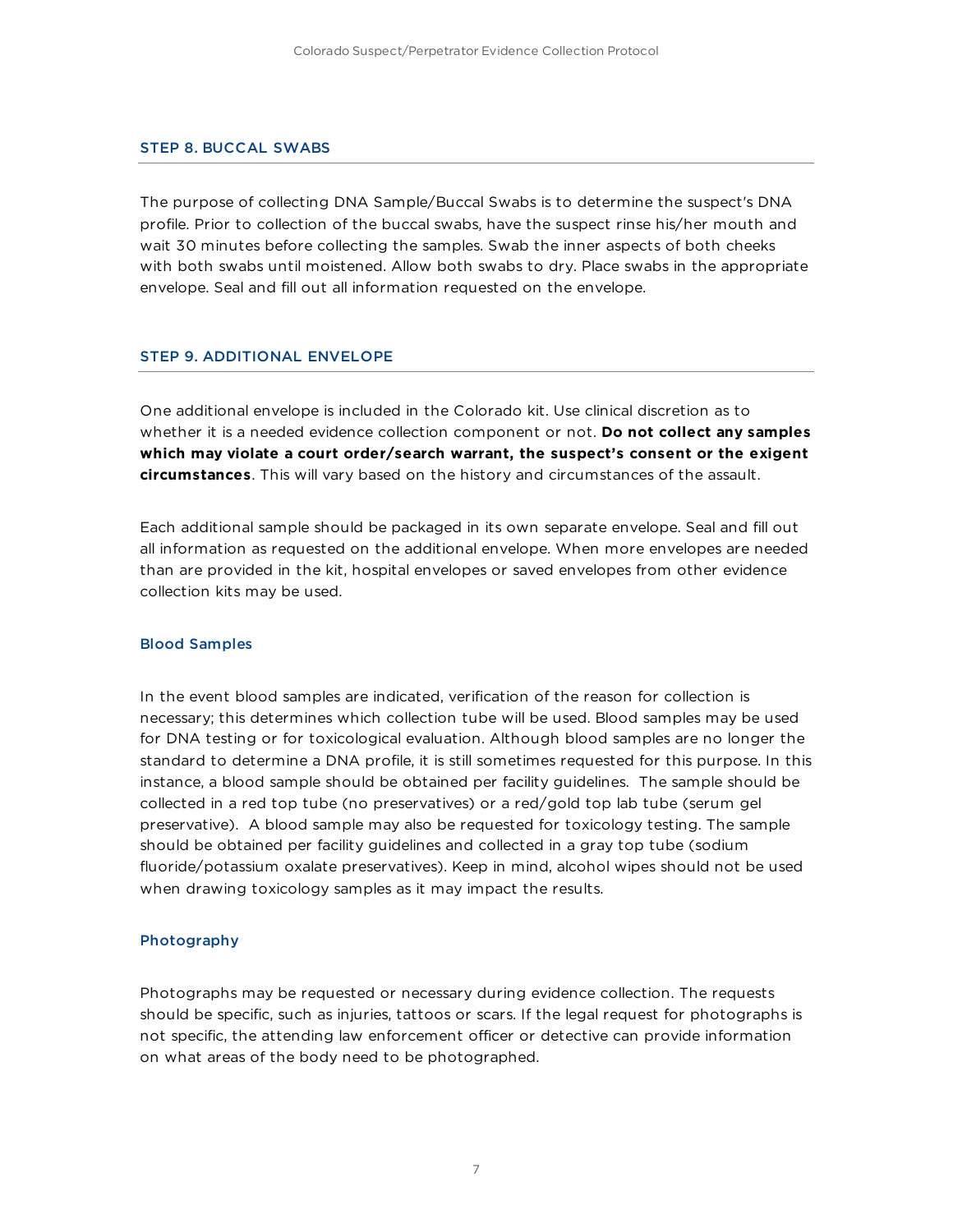If completed pursuant to a court order/search warrant, the order should detail what specific photographs are authorized. If the authorization on the order is generic, consult with the attending law enforcement officer to determine what needs to be photographed.

### Special Considerations

Special considerations must be taken when collecting evidence from a suspect. These considerations may vary, depending on the site. Evidence may be collected at the hospital, jail, prison or other locations. Always have at least one law enforcement officer in the room at all times when collecting evidence, to ensure safety. Suspects may or may not be restrained during the evidence collection process. When conducting suspect evidence collection at the hospital or another facility, refer to the facility guidelines for any additional instructions.

In the event a court order/search warrant is issued, be sure to read it thoroughly and collect only what is indicated. Maintain a copy for your records. In the event the suspect is giving consent for evidence collection, be sure to have him or her sign in the appropriate place on the Authorization for Collection and Release of Information to Law Enforcement form (See Appendix A), as well as any additional facility forms. The law enforcement officer present should also sign in the appropriate place on the Authorization for Collection and Release of Information to Law Enforcement form, as well as any additional facility forms.

If the facility has the capability to document on a body diagram any injuries and/or other body surface area findings, the Anatomical Drawings form (See Appendix B) may be disregarded. Please complete this form if other documentation is unavailable.

In the event that pubic or head hair standard evidence is requested by court order, please utilize the following guidelines:

### Public Hair Standard

Pubic hair standards are a pulled sample of the suspect's pubic hair (a minimum of 30 hairs). Pull pubic hair samples from multiple locations using only gloved hands. Do not use tweezers as they may damage the hair shaft. Do not cut hair for the sample. Place collected hairs in the bindle and envelope provided. Seal and fill out all information requested on the envelope.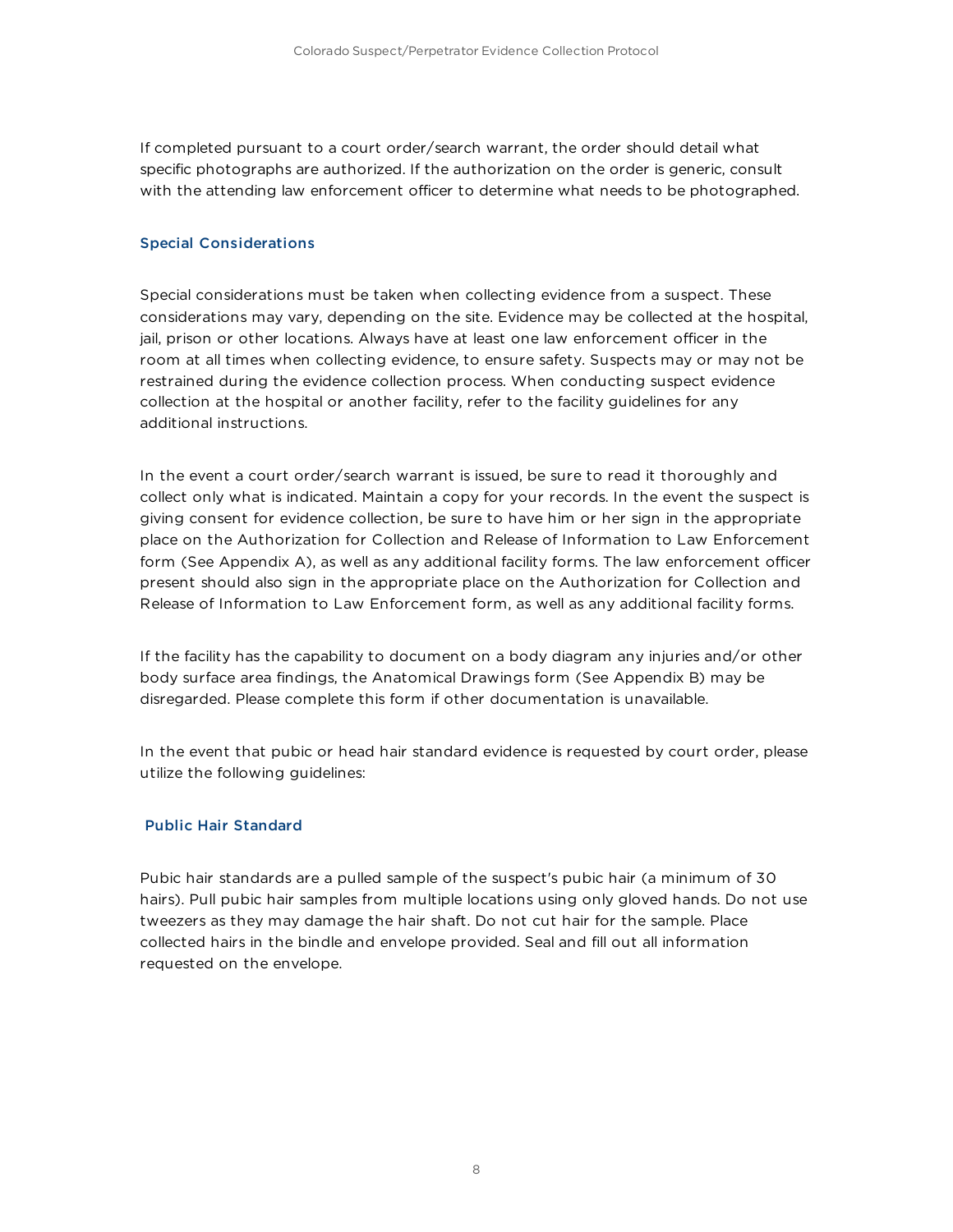### Head Hair Standard

Head hair standards are a pulled sample of the suspect's head hair (a minimum of 30 hairs). Pull a minimum of 30 head hair samples from multiple locations using only gloved hands. Do not use tweezers as they may damage the hair shaft. Do not cut hair for the sample. Place collected hairs in the bindle and envelope provided. Seal and fill out all information requested on the envelope.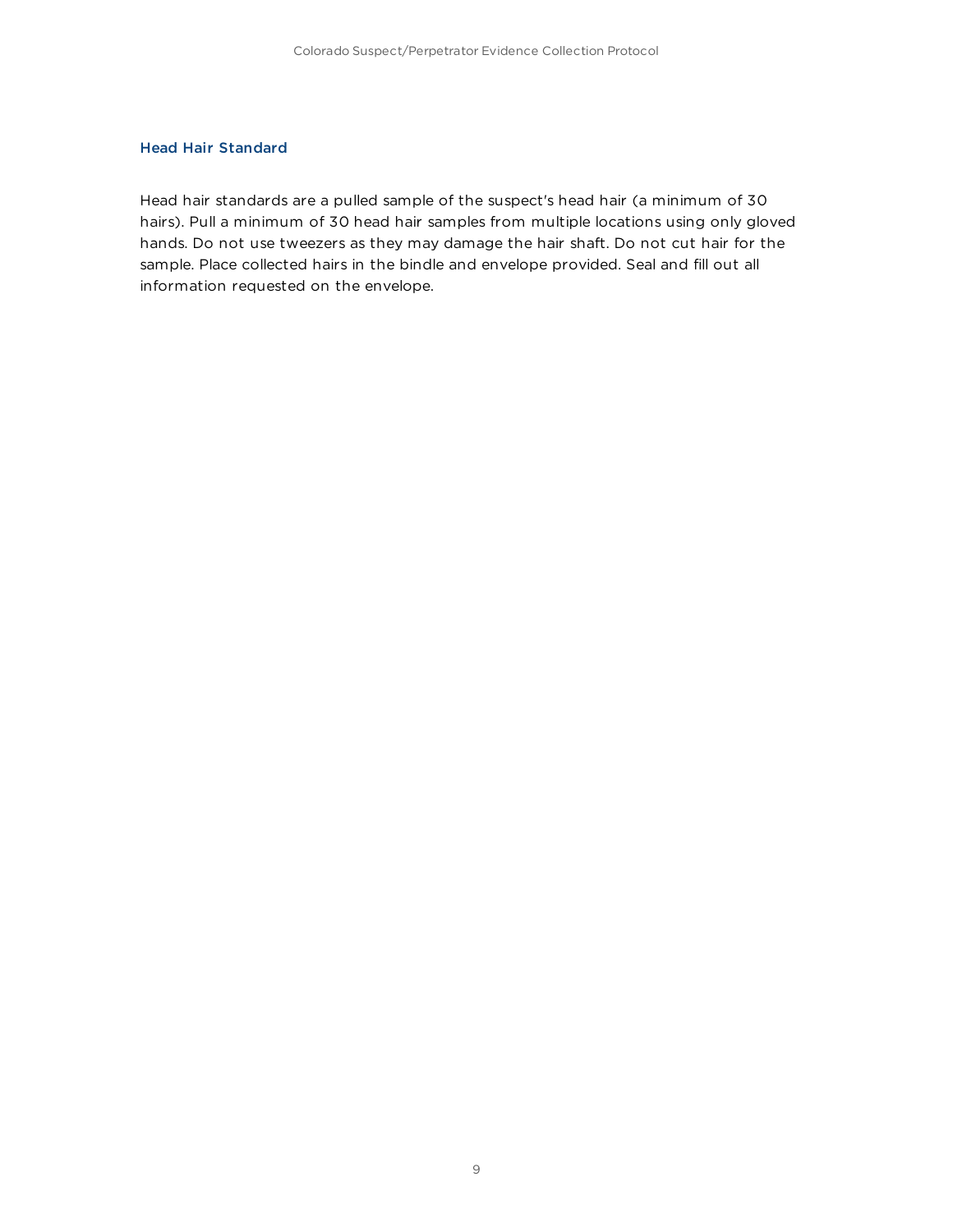Appendix 1

# Authorization for Collection and Release of Information to Law Enforcement

See form on next page.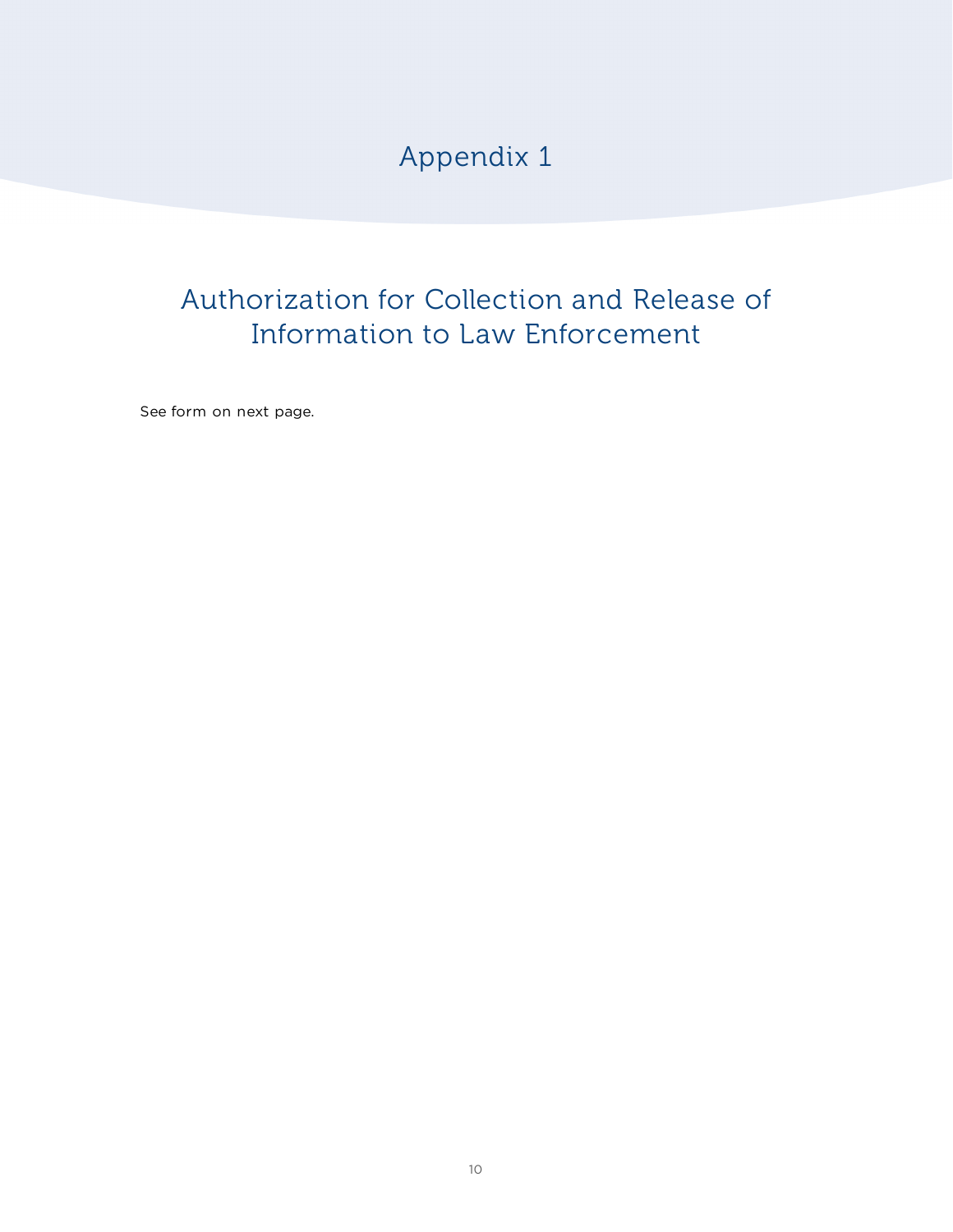| Date and Time of Collection: Note that the contract of the contract of the contract of the contract of the contract of the contract of the contract of the contract of the contract of the contract of the contract of the con | am/pm                                                                                                                                                                                                                             |
|--------------------------------------------------------------------------------------------------------------------------------------------------------------------------------------------------------------------------------|-----------------------------------------------------------------------------------------------------------------------------------------------------------------------------------------------------------------------------------|
|                                                                                                                                                                                                                                |                                                                                                                                                                                                                                   |
|                                                                                                                                                                                                                                |                                                                                                                                                                                                                                   |
| Location of Exam (Name of Facility): Location and Contract and Contract of Example 2014                                                                                                                                        |                                                                                                                                                                                                                                   |
|                                                                                                                                                                                                                                |                                                                                                                                                                                                                                   |
| Print Name/Credentials                                                                                                                                                                                                         | Signature                                                                                                                                                                                                                         |
|                                                                                                                                                                                                                                |                                                                                                                                                                                                                                   |
| Print Name/Credentials                                                                                                                                                                                                         | Signature                                                                                                                                                                                                                         |
| Items to be collected in this kit: (may attach copy of court order, if applicable)                                                                                                                                             |                                                                                                                                                                                                                                   |
| Clothing                                                                                                                                                                                                                       | Foreign stains                                                                                                                                                                                                                    |
| Trace evidence                                                                                                                                                                                                                 | Fingernail clippings/scrapings                                                                                                                                                                                                    |
| Digit swabs                                                                                                                                                                                                                    | <b>Buccal swabs</b>                                                                                                                                                                                                               |
| Pubic hair combings                                                                                                                                                                                                            | Head hair standard                                                                                                                                                                                                                |
| Pubic hair standard<br>Photography                                                                                                                                                                                             | Penile swabs<br>Blood sample:<br><b>DNA</b>                                                                                                                                                                                       |
| Additional envelope                                                                                                                                                                                                            | Toxicology                                                                                                                                                                                                                        |
| Items in this kit are collected according to: (check appropriate box)                                                                                                                                                          |                                                                                                                                                                                                                                   |
| Court order/41.1/Search warrant $\Box$ Exigent circumstances as indicated by the officer                                                                                                                                       | Consent<br>(fill out the<br>information below)                                                                                                                                                                                    |
|                                                                                                                                                                                                                                | After having been informed of my right not to have biological evidence taken from me without a court order, I do<br>hereby consent to the collection of the above listed items and examination of these items by law enforcement. |
| Suspect Signature                                                                                                                                                                                                              | <b>Suspect Printed Name</b>                                                                                                                                                                                                       |
| Witness Signature                                                                                                                                                                                                              | Witness Printed Name/Title                                                                                                                                                                                                        |
| Date                                                                                                                                                                                                                           |                                                                                                                                                                                                                                   |
| out portion below.                                                                                                                                                                                                             | A Spanish version of this document is enclosed in this kit. If any other language is required, have interpreter fill                                                                                                              |
| Interpreter Signature                                                                                                                                                                                                          | Interpreter Printed Name/Title                                                                                                                                                                                                    |
| Language:                                                                                                                                                                                                                      |                                                                                                                                                                                                                                   |
|                                                                                                                                                                                                                                | Date                                                                                                                                                                                                                              |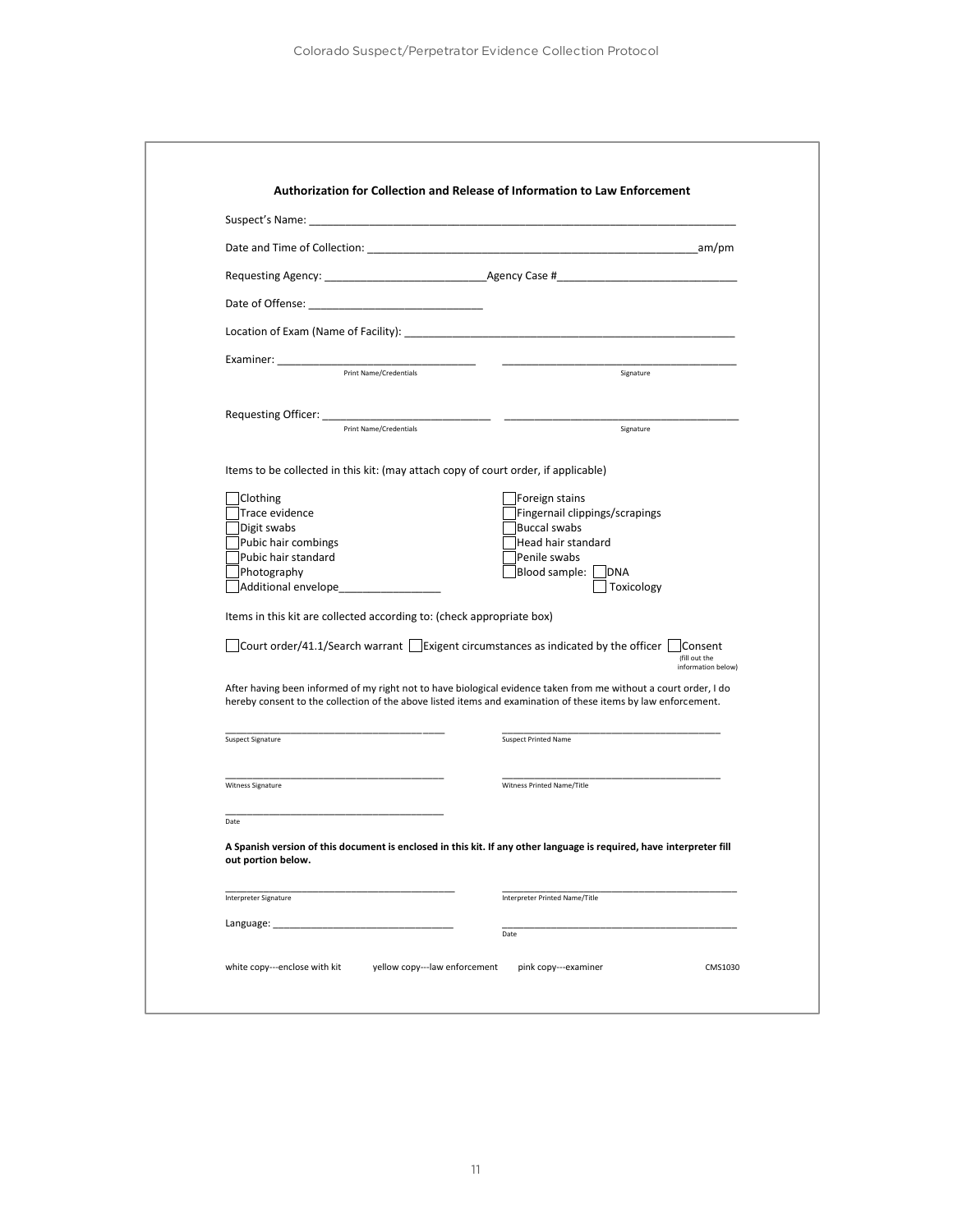# Appendix 2

# Suspect Kit Anatomical Diagram

Note: In the event that the suspect is female, please indicate on provided form or include separate female body diagram for documentation.

See form on next page.